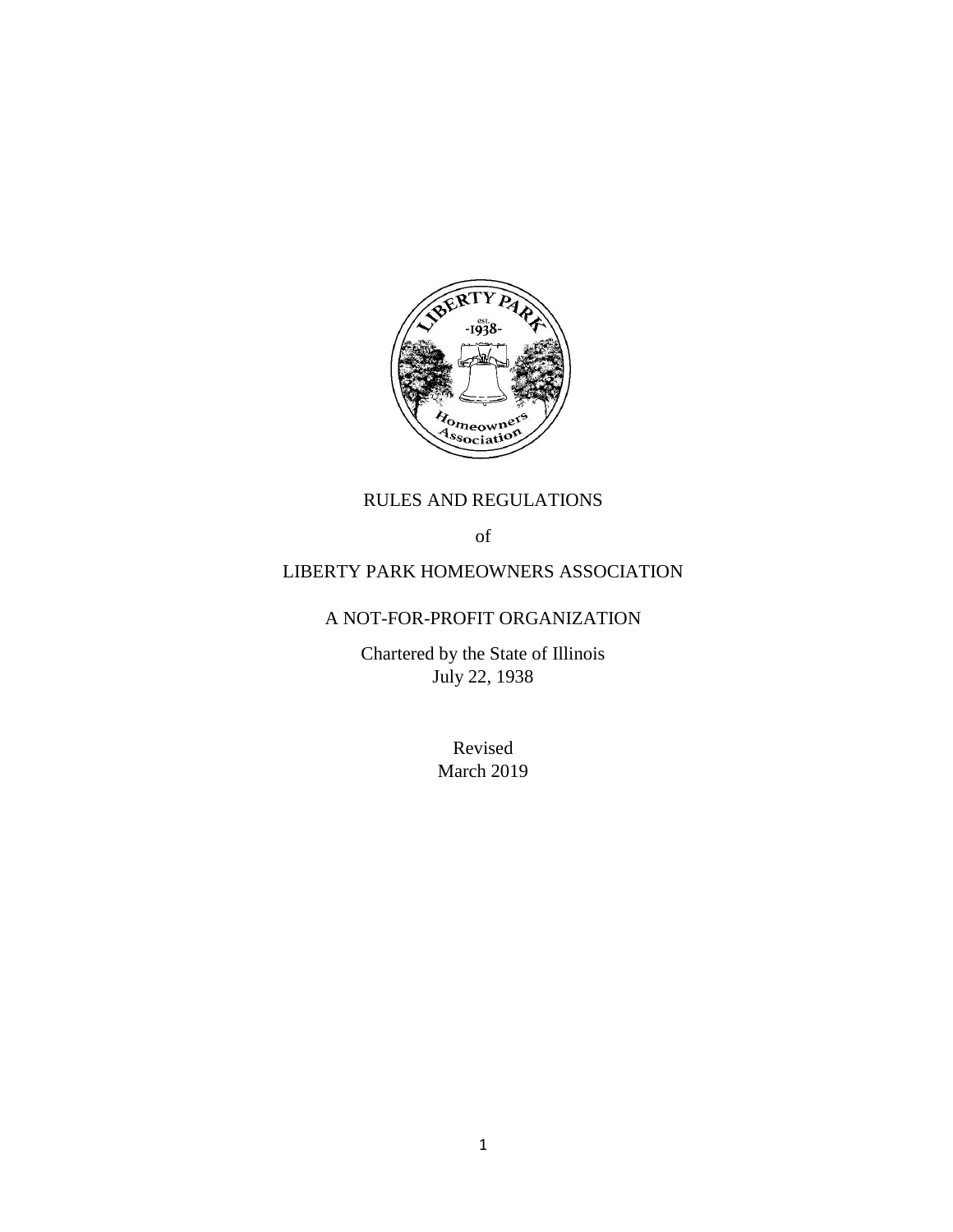## LIBERTY PARK HOMEOWNERS ASSOCIATION RULES AND REGULATIONS Revised August 2017

### ARTICLE 1 GENERAL

TURNING ON WATER SUPPLY: The water supply line serving any property shall not be turned on by anyone other than the LPHOA representative or other agents duly authorized by the LPHOA. No water shall be turned on for service until the LPHOA has certified that the water supply line to the building complies with the LPHOA RULES AND REGULATIONS.

WATER SUPPLY: No water shall be furnished by a user to any other premises or buildings except in case of emergency AND with the approval of the LPHOA.

TAMPERING PROHIBITED: It shall be unlawful for any person not authorized by the LPHOA to connect to, tamper with, alter, operate or injure any part of the waterworks or supply system, or any water meter. Tampering shall include, but not be limited to the following:

- a) No seal affixed by the LPHOA to any meter, valve fitting, or other water connection shall be removed, defaced or broken.
- b) No person, other than a member of the fire department or LPHOA Board, shall open or use the water from any fire hydrant unless authorized to do so by the LPHOA.
- c) It shall be unlawful for any person to tamper with, or interfere with the proper registration of water meters.
- d) Any person who while performing or authorizing work which violates these provisions shall be subject to penalty, and held liable to pay for whatever water is used or damage done.

OUTSIDE WATER USE REGULATIONS: During the period between May 15 – September 15, or as otherwise specified by the LPHOA Board of Directors, the sprinkling of lawns and gardens, or ANY outside water usage shall be limited.

LPHOA encourages residents of 1<sup>st</sup> Addition to LIBERTY PARK, east of Washington Street on private wells, to observe LPHOA Outside Water Use Rules and thus join in the preservation of our groundwater supply.

BACK-FLOW PROTECTION: All plumbing in LIBERTY PARK must conform to the Illinois Department of Public Health Plumbing Code: 77 Ill., Section 890.1510 and the Illinois Pollution Control Board Regulations, 35 Ill. Adm. Code 607.104, et seq..

All structures shall be equipped with backflow prevention devices designed to protect the public water supply from contamination. These devices shall be approved by the LPHOA.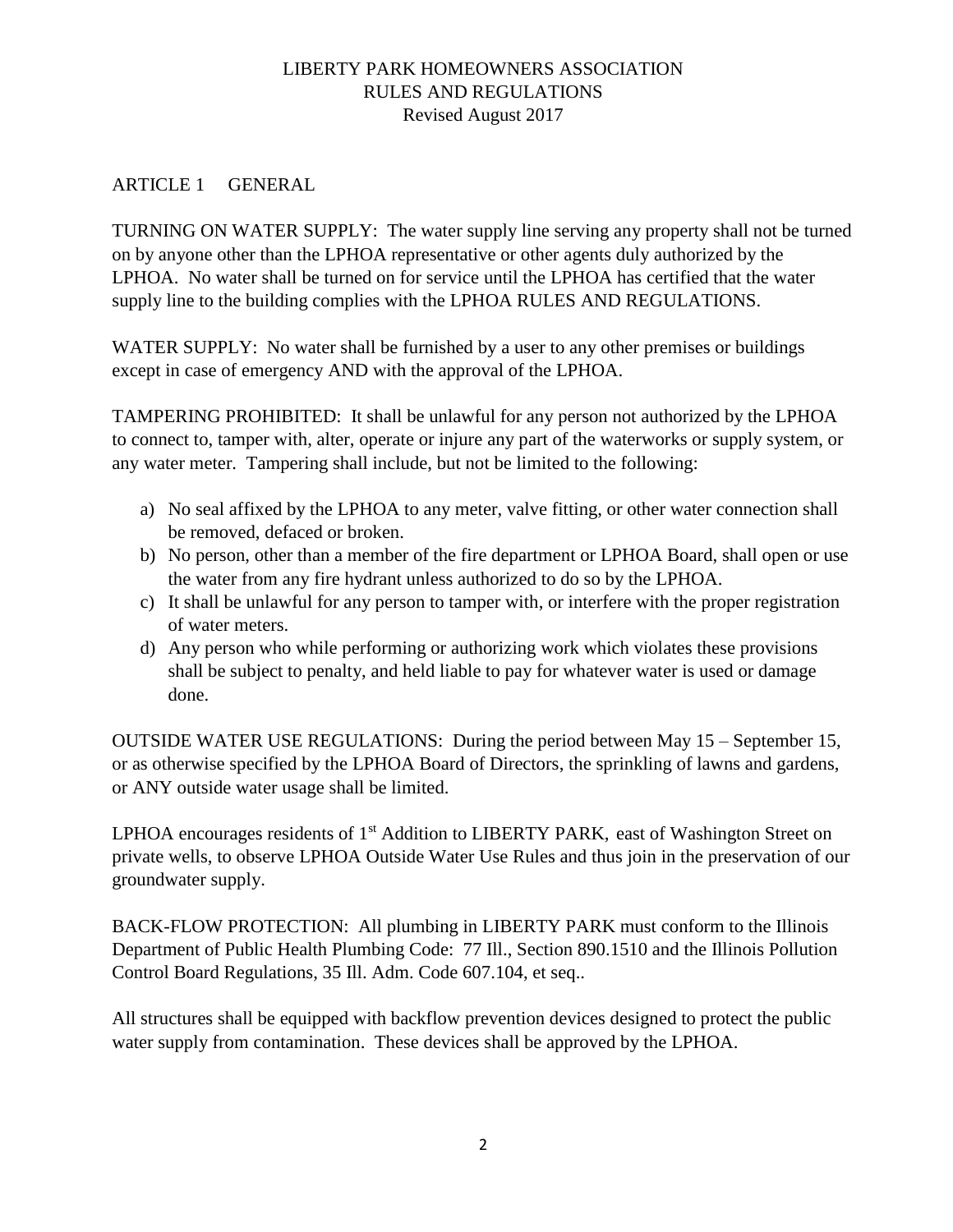FIRE HYDRANTS: Only members of the fire department and properly trained LPHOA personnel are to use the fire hydrants. The training shall include instruction in the proper method of opening, closing and draining/flushing the hydrant and proper use of caps to prevent foreign objects from entering the hydrant body and proper drainage to prevent freezing.

RIGHT OF ENTRY: LPHOA shall have the right to ingress to any property served by the waterworks system for the purpose of reading water meters or for the purpose of making inspections and repairs in order to maintain the waterworks system in good condition and to provide for the protection of the system and efficient management thereof. Where inspections and repairs are not an immediate or urgent nature, LPHOA shall arrange for appointments mutually convenient to the owners or occupants of the property served and the ASSOCIATION.

ARTICLE 11 Connections:

DuPage County Health law prevents sinking a private well if a public supply of water exists nearby.

SERVICE PIPES: Installation of service connections shall be under the supervision of the LPHOA.

WATER SERVICE CONNECTION DEFINED: A water service connection shall consist of a service pipe extending from the water main to and including a Mueller valve on the B Box.

WATER SERVICE "EXTENSION" DEFINED: A water service extension is the service line from and including the B Box sleeve to the premises being served.

CONNECTION AND EXTENSION PERMIT: When installation, removal or repair of a water service connection or a water service extension is necessary, permission must be obtained from the LPHOA subject to current LPHOA fees.

PERSONS AUTHORIZED TO MAKE CONNECTIONS: All water service connections shall be made by licensed contractors approved by the LPHOA and tested prior to back filling in the presence of LPHOA and must satisfy all requirements.

INSTALLATION OF SERVICE CONNECTION: Service connections crossing under any roadway must be accomplished by auguring or pushing. No open cutting of streets permitted except under unusual conditions. Permission must then be obtained from the Township Supervisor, Department of Highways. It shall be the responsibility of the contractor making the open cut to make all necessary repairs at their expense.

WATER SERVICE PIPE SPECIFICATIONS: The minimum size of water service connections to the LPHOA Public Water System shall be one (1) inch. Water Service connections smaller than four (4) inches in diameter shall be Type "K" copper pipe. Water connections four (4) inches in diameter shall be ductile iron pipe watermain and shall comply with all specifications for watermains.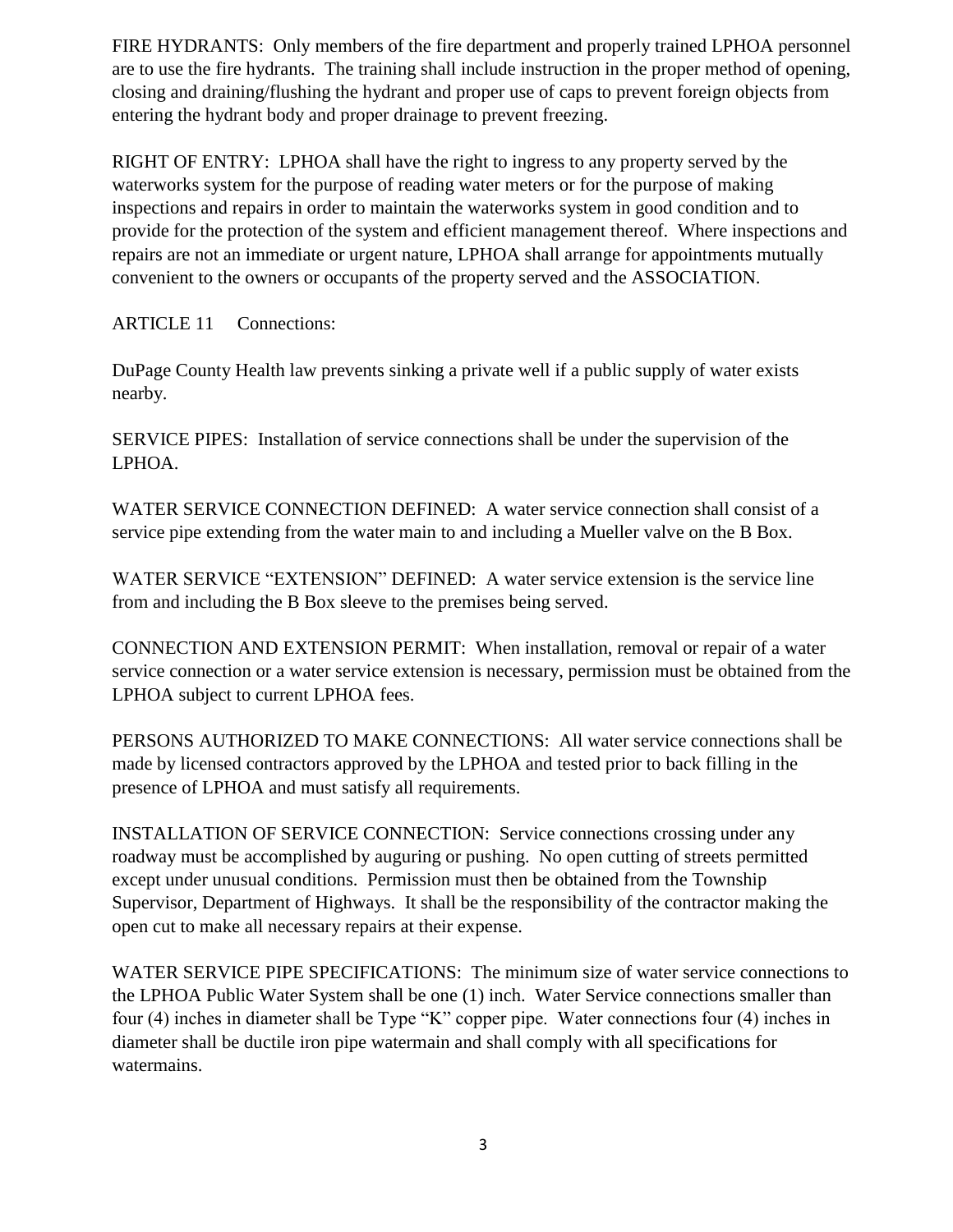WATER SERVICE "EXTENSION" PIPE SPECIFICATIONS: One (1) inch water service extensions accomplished with Type "K" copper shall be one-piece continuous conduits, with no intermediate couplings between the roundway ground key stop and the water shut off valve located within the interior of the structure. Connections between copper pipe and corporation stops and roundway ground key stops can be made with either flared joints or compression couplings.

The corporation stop shall be Mueller Company H-1500 Ori-seal and shall be installed by tapping machine. The tap shall be made in the upper third of the main as close to a forty-five degree angle with the horizontal axis as is practical. A tap into the top of the main will not be permitted. All taps shall have a minimum of two foot separation. The roundway ground key stop shall be Mueller Company H-15154 Mark 11 Ori-seal having a Minneapolis pattern thread.

WATER SERVICE TO BE TESTED: Each service connection shall be tested prior to back filling in the presence of LPHOA, shall show NO signs of leakage under FULL water pressure and shall satisfy all LPHOA/EPA/DuPage county requirements. Tap in ground area must be restored.

PROXIMITY OF SERVICE TO SEWER LINE: Installation of a water service extension in the same trench as a sanitary sewer will not be allowed. EPA requires wherever possible, a water service shall be laid at least ten (10) feet horizontally from any storm sewer. Any water service that crosses over any sewer or drain tile must maintain an eighteen (18) inch vertical separation for a distance of ten (10) feet on both sides of the sewer. Backfill between the sewer pipe and water service shall be with compacted granular material for the full width of the trench and a minimum distance of four (4) feet on both sides of the sewer.

LOCATION AND INSTALLATION OF B BOX: The B Box location shall be approximately fifteen (15) feet from edge of road;  $7\frac{1}{2}$  feet from property line and 5 feet in depth. IT MUST NOT BE PUT IN THE DRIVEWAY.

MAINTENANCE OF EXTENSIONS: Water service extensions shall be maintained at the expense of the owner of the property served. Any leaks or defects in water service extensions shall be repaired within five (5) working days by a licensed water contractor or as mutually agreed to by property owner and LPHOA. If leaks develop in an existing service extension not meeting the requirements of the LPHOA, the service shall be replaced with a line that does meet such requirements.

FAILURE TO REPAIR: In case any leak in a water service extension is not repaired within the agreed time limit, the water supply shall be shut off and not turned on again until such leak has been repaired and any expense incurred by the LPHOA in connection therewith has been paid by the property owner. Forfeiture of security deposit is imposed.

RECONSTRUCTION OF EXISTING CONNECTIONS: Where an existing property is served by a water service connection extending past adjacent property, such service connection shall be reconstructed at the sole expense of the owner of the property served by such service connection.

DISCONTINUANCE OF EXISTING SERVICE: When necessary to discontinue or remove the existing service, it shall be done under LPHOA Permit, at the sole owner's expense, and current fee regulations.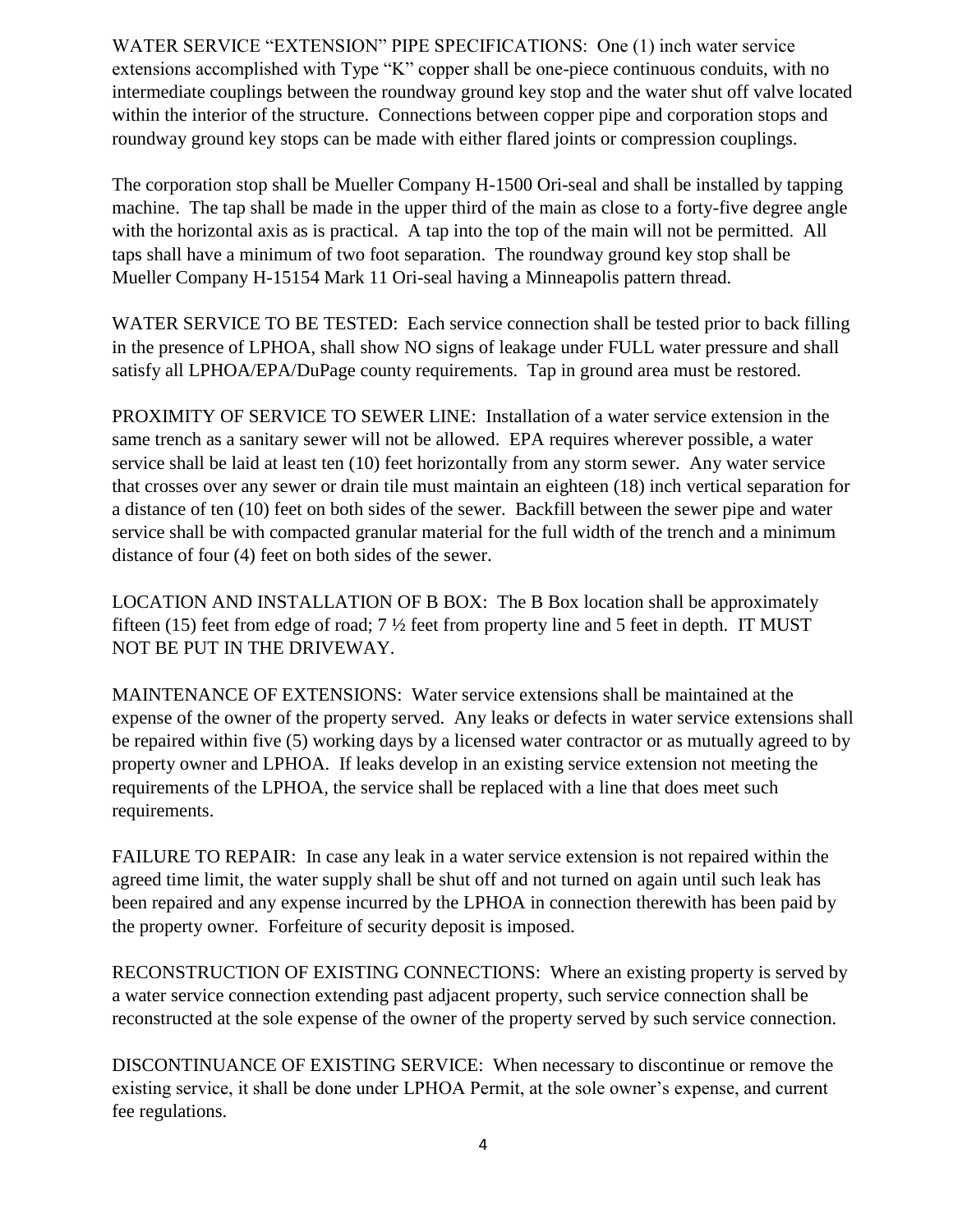LIABILITY: LPHOA shall not be liable for any damage caused by a leak or break in any service pipe.

COMMERCIAL CONTRACTS AND DEPOSITS: All contracts for furnishing water service shall be completed on forms furnished by the LPHOA and signed by the Trust Officer (if required) or property owner to be billed for such service. The contract will be recorded with the DuPage County Recorder of Deeds. Each contract shall be accompanied by a cash deposit to guarantee payment of the assessment and any other charges/fees/assessments required. In case of default in payment of any change made by the Association in connection with furnishing water, the Association may apply the deposit or so much thereof as may be necessary to pay the amount due the Association.

Upon change of ownership of commercial water users, written notice of new ownership and full payment of any assessment due is required. No sale, transfer, or assignment of contract or any right thereunder shall be made by the property owner without prior consent of the LPHOA. A final meter reading fee will be assessed. The Security Deposit will be refunded upon request after full payment of final water service fees. A turn-on service fee will be assessed the new owner.

FEES/BALANCE DUE – NEW OWNERS/BUYERS: The obligation of the attorney of the buyer is to bring down and pro-rate all bills at time of closing on the property. If this is not done, buyer is responsible for the entire outstanding assessment balance due which must be paid in full or water service will be terminated.

DELINQUENCY: A member becomes delinquent when he fails to pay the maintenance assessment BEFORE the  $15<sup>th</sup>$  of the second month of the quarter being assessed. The gross amount is due upon receipt of assessment. The Treasurer shall stamp "delinquent" on all assessments of accounts showing one (1) quarter past due. A letter of delinquency including notice of impending shut-off shall be sent when an account is two (2) quarters in arrears. A B Box Inspection will be ordered. If payment is not received within the LPHOA designated time span, the water service shall be shut-off and the DuPage County Health Department notified. If water service is terminated, member must pay minimum turn off/on fee and/or actual cost incurred before service is restored. The Vice-President may authorize the placement of a lien against the property for the full amount of the ASSESSMENT, penalties, court costs, attorney's fees, and any other costs. A security deposit will be required. Once the delinquent shut-off procedure (letter) has begun, a service charge will be assessed.

MEMBER OWNER, TENANT, OCCUPANT: The owner/LPHOA member shall be the responsible person to be billed the water maintenance assessment. A security deposit is necessary when there is a default in the payment of any LPHOA fee.

ARTICLE III Assessments:

CLASSES OF SERVICE:

1) Single Family – Non-metered minimum assessment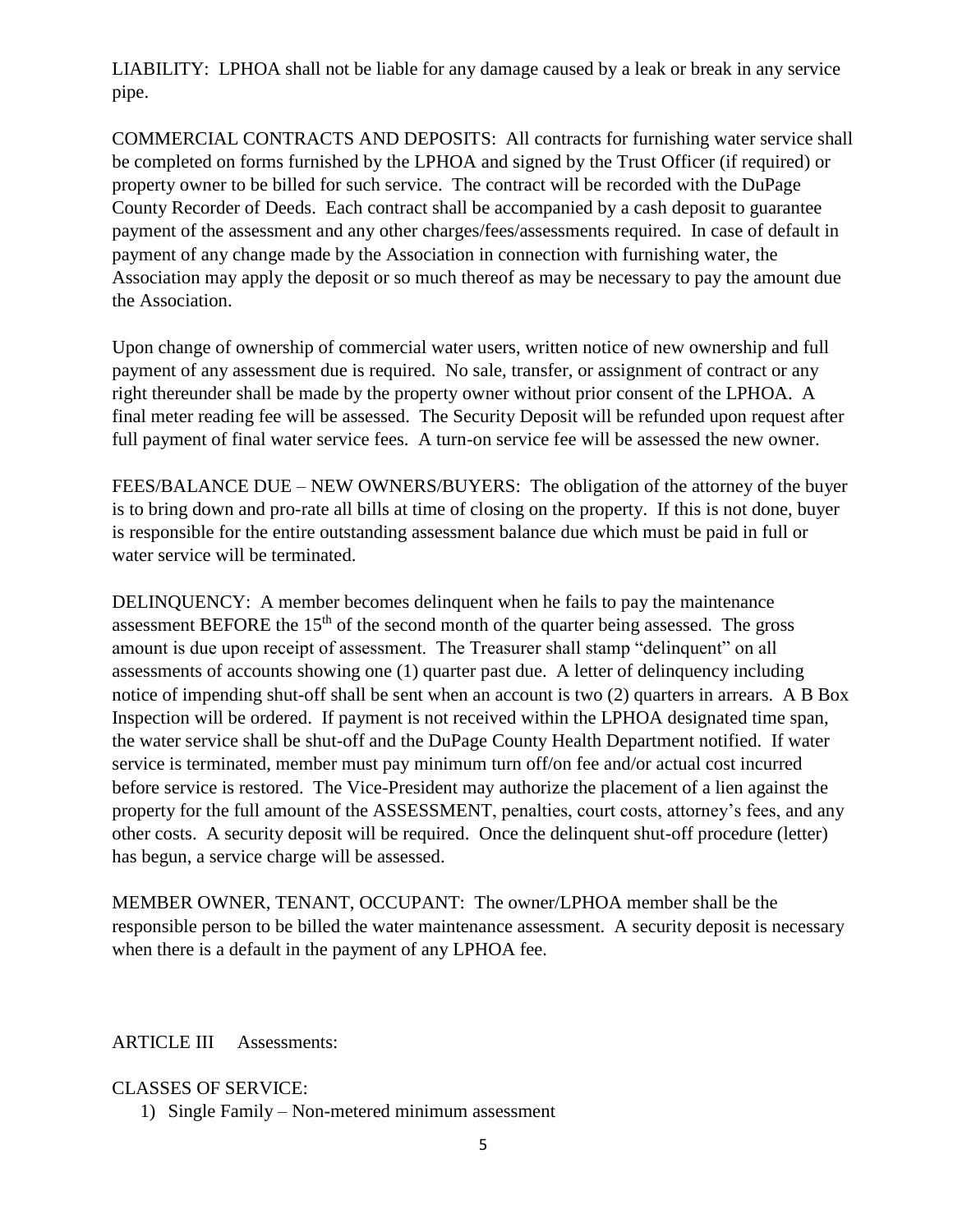2) Multi-Family – Structures containing up to three (3) apartments or flats shall pay minimum assessment for each unit. The owner/member is totally responsible for the maintenance assessment.

Structures containing four (4) or more apartments/flats shall be metered with a minimum meter assessment for each unit. If the metered water consumed is in excess of the total water meter minimum, the assessment shall be in its entirety applicable to the rate for that particular bracket of water use without further consideration to the number of units connected.

3) Commercial – Metered assessment, Contract

MAINTENANCE ASSESSMENT: For a residential property owner/user, the maintenance assessment shall be \$100.00 gross quarterly due on the 1<sup>st</sup> day of each quarter plus a 10% late fee on unpaid balance if not paid before the  $15<sup>th</sup>$  of the second month billed. Billing will be on a calendar basis.

METER WATER/MAINTENANCE ASSESSMENT: Due upon receipt Quarterly Minimum/Unit - \$85.00

4.25/thousand gallons

10% Late fee

If the maintenance assessment is not paid within the time designated byt the LPHOA, the service will be terminated and the DuPage County Health Department notified. The service will not be reinstated until all past due amounts including penalties are paid in full together with a minimum reinstatement fee and/or costs incurred for reinstating such service.

TAP-IN AND CONNECTION ASSESSMENT:

METERS AND ASSESSMENTS: Rockwell Meters purchased from Water Products, Aurora. Installed: Commercial – Summer 1977

| LPHOA Account No. $203$       |     |           | 310 Ogden $1\frac{1}{2}$ inch meter, 10 units                    |
|-------------------------------|-----|-----------|------------------------------------------------------------------|
| Replaced 1985 135             |     | 318 Ogden | 1 inch Line, 3/4 inch meter, 2 units                             |
| Replaced 1986 $335$ 322 Ogden |     |           | 1 inch Line, 3/4 inch meter                                      |
|                               | 307 |           | 204 Ogden 1 inch meter, 3 units                                  |
|                               | 202 |           | $216$ Ogden $\frac{3}{4}$ inch meter                             |
|                               | 163 |           | 4109 Williams $1\frac{1}{2}$ inch Line, $\frac{3}{4}$ inch meter |
|                               |     |           |                                                                  |

All meters are used in conjunction with commercial or multi-family users.

Each user shall be required to replace said meter from time to time at the sole expense (costs plus labor) to the property owner. Said period of replacement shall be determined by the Association according to the standards set by the meter manufacturer and done by LPHOA approved licensed plumber.

The Association or its agents, while in the process of working on or replacing a water meter shall not be held liable for damage to shut-off valves or interior plumbing.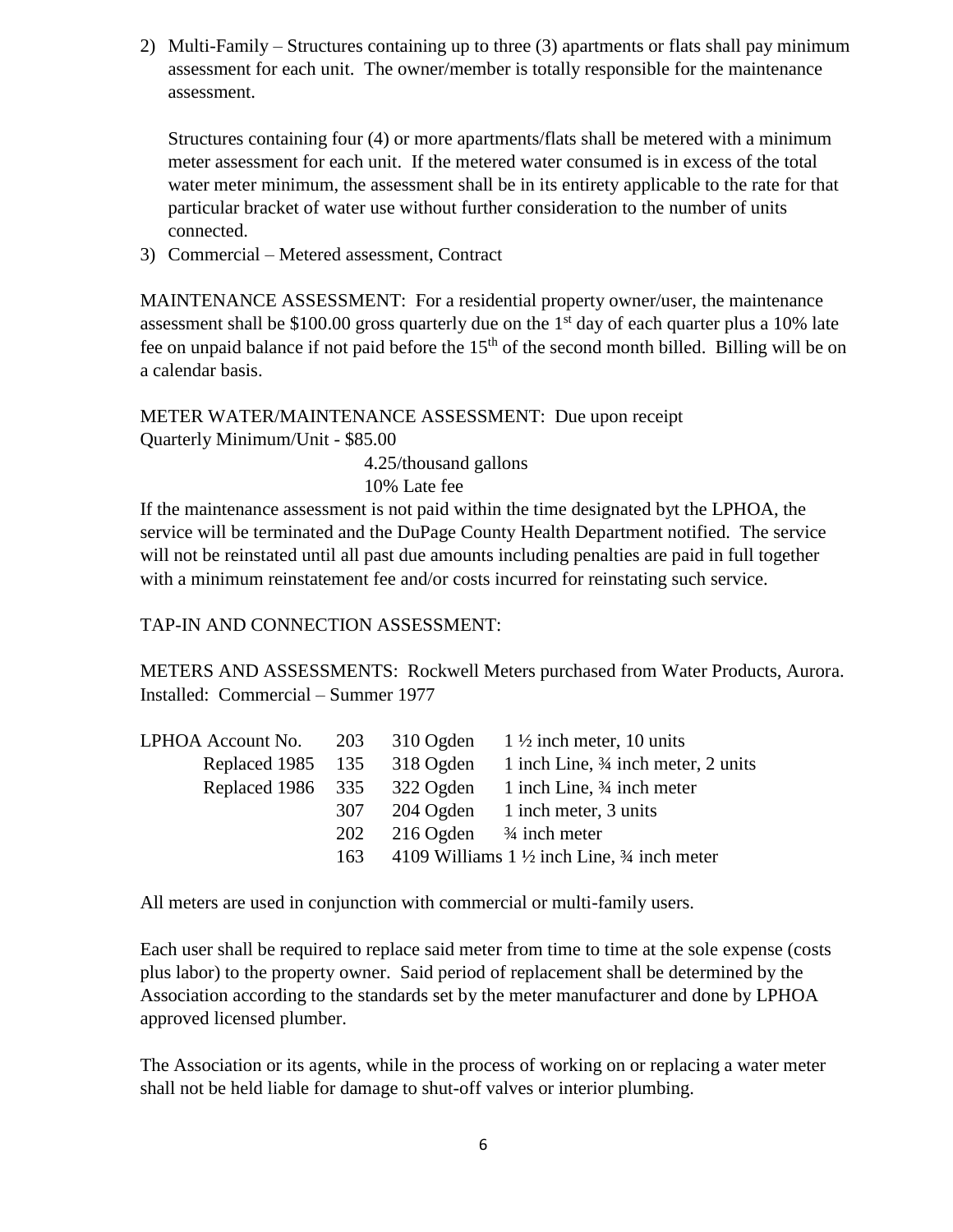Water meters shall be located in such a position so as to afford easy access for inspection and reading. It shall be the obligation of the owner of the premises, the occupant and user of the water service to preserve and protect such meter from any damage, ie. freezing, excessive heat, mechanical injury, and theft. The owner of the premises, the occupant and the user of the service shall be jointly and severally liable to pay the costs of repairing or replacing a meter if damaged or missing.

The Association shall read the meters at such times as are necessary for the assessments to be sent out at the proper time. If the meter reader is unable to gain access to the meter, a card will be left for the water user to fill in and return to LPHOA. Every water meter must be read by the LPHOA at least once each fiscal year.

#### ARTICLE IV Water Conservation: Water Use

Water users are required to conserve water and limit water use to the lowest practical amount in all aspects of the water service.

All new plumbing fixtures and any replacement plumbing fixtures shall comply with LPHOA, EPA and DuPage County Code.

Car Wash Installations are prohibited.

Water Cooled Air Conditioning units are prohibited.

Sprinkling systems are prohibited.

OUTSIDE WATER USE RULES AND REGULATIONS

ARTICLE V Inter-Connection, LPHOA and the Village of Downers Grove, Illinois March 19, 1976

The inter-connection main to be used only for emergency transport of water between the two water systems.

- 1. That the water systems of the Village and the Association shall be inter-connected by a water main and one valve across Williams Street at 41<sup>st</sup> Street in Downers Grove, Illinois.
- 2. That the inter-connection shall be accomplished in general conformity with Exhibit "A" and made a part hereof, (Print in Pumphouse file)
- 3. That the Village and Association shall each own one key to open a separate lock to operate the valve on the inter-connecting main. Both locks must be open simultaneously to operate the inter-connecting main.
- 4. That all labor, engineering, preparation of plans and specifications and other services in connection with installation of the inter-connection main shall be performed by the Village or its assigns.
- 5. That actual cost for labor, engineering services, material, equipment and restoration of streets and sidewalks shall be paid equally by the Village and the Association. The Village shall be reimbursed by the Association for said costs. Equipment costs shall be calculated for Village equipment at the equipment rental rates of the State of Illinois, Department of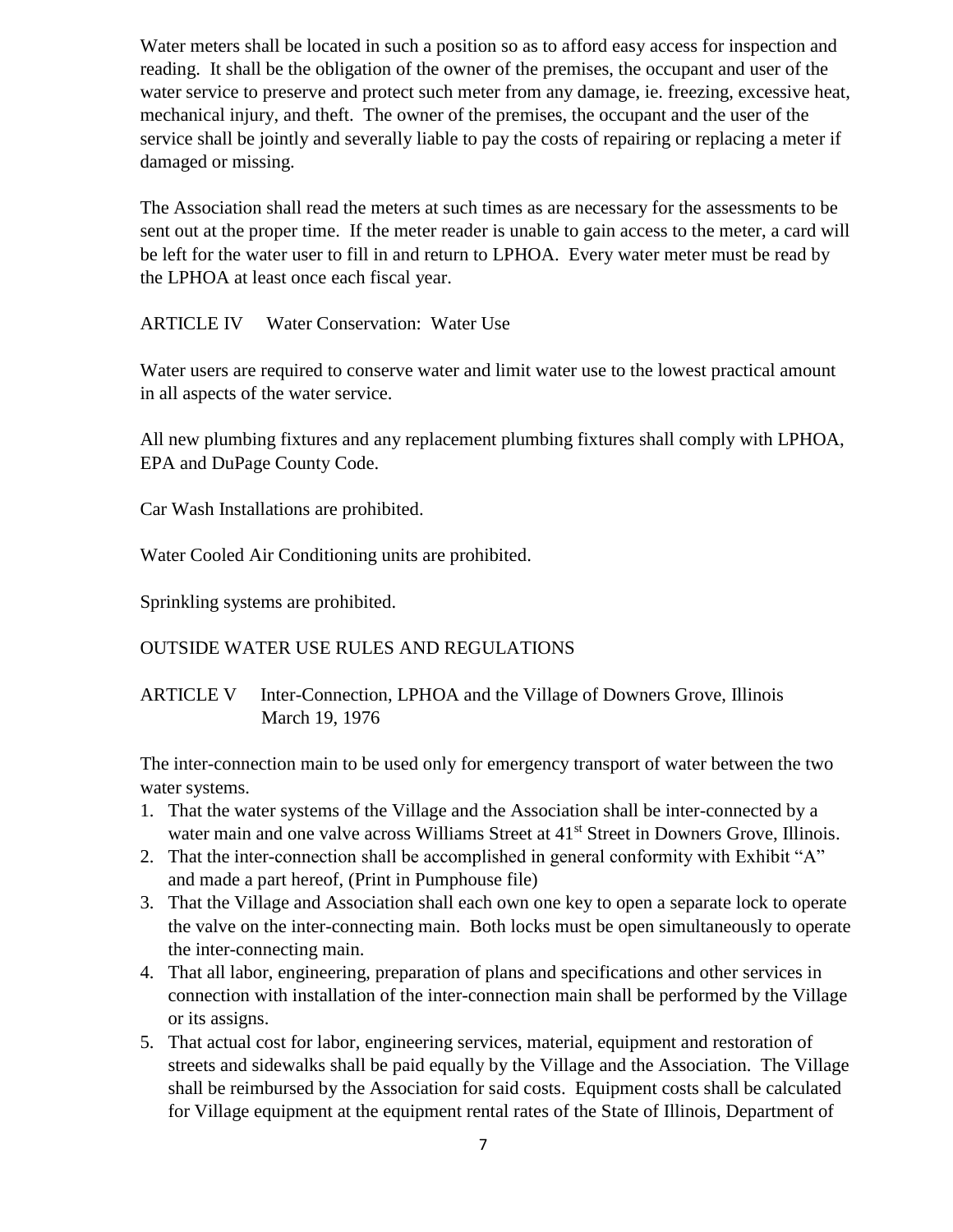Transportation. Reimbursement by the Association to the Village shall be made within thirty days after completion is certified by the Village Public Works Director and a statement is presented to the Association.

- 6. That maintenance cost for the inter-connection main and two valves shall be paid equally by the Village and the Association. The Village shall be responsible for the determination of need for and the performance of said maintenance and the Association shall reimburse the Village for actual costs within thirty days of presentation of a statement by the Village. The Association shall reimburse the Village for all maintenance costs including but not limited to labor, engineering, equipment (at State of Illinois, Department of Transportation equipment rental rates) and material costs.
- 7. The valve on the inter-connecting main shall be opened only by operation of the aforesaid two locks, only upon mutual consent of the parties hereto and only for emergency purposes.

\* a. For purposes of this agreement, "emergency purposes" shall contemplate an opening of the inter-connecting main for non-consecutive periods not to exceed 24 hours each. IN THE EVENT THAT THE VALVE AND MAIN ARE OPERATING AND WATER FLOW THERETHROUGH FOR A PERIOD EXCEEDING 24 HOURS THE PARTY HERETO FURNISHING THE WATER CAN CHARGE THE OTHER AT ITS NORMAL IN-TOWN RATE FOR THE ESTIMATED VOLUME OF WATER PROVIDED AFTER THAT FIRST 24 HOUR EMERGENCY PERIOD.

\*\*NOTE: ALL LAKE MICHIGAN WATER FURNISHED BY THE VILLAGE WILL BE CHARGED FOR. THE ASSOCIATION SHALL REIMBURSE THE VILLAGE ACCORDINGLY.

- 8. This agreement shall terminate if the inter-connection main is remove by mutual agreement, rendered inoperable or the parties hereto agree in writing as to termination for any reason. This agreement shall also terminate on January 1, 1977, if construction of the inter-connection main has not commenced by that date.
- 9. Any statement or writing to be presented to a party hereunder shall be so presented by personal delivery or by deposit in the U.S. Mail, with postage properly pre-paid and properly addressed to the offices of the other party, and shall be deemed presented three days after delivery or deposit in the U.S. Mail as aforesaid.

ARTICLE VI Community Building See Bylaws

ARTICLE VII Services Rendered

LPHOA Board……………..Reimbursement Three Employees…………..Contract Casual Labor……………….Hourly plus taxes Sub-contractors…………….Estimate agreement

ARTICLE VIII Additional

WATER LEAKS: After water service is terminated using B Box key, establish location of leak; before or after B Box valve. A Work Authorization Form may be necessary for the homeowner/business owner to sign in case of a disputed decision. Any leaks coming from a residential/commercial property or home/business must be repaired within a reasonable amount of